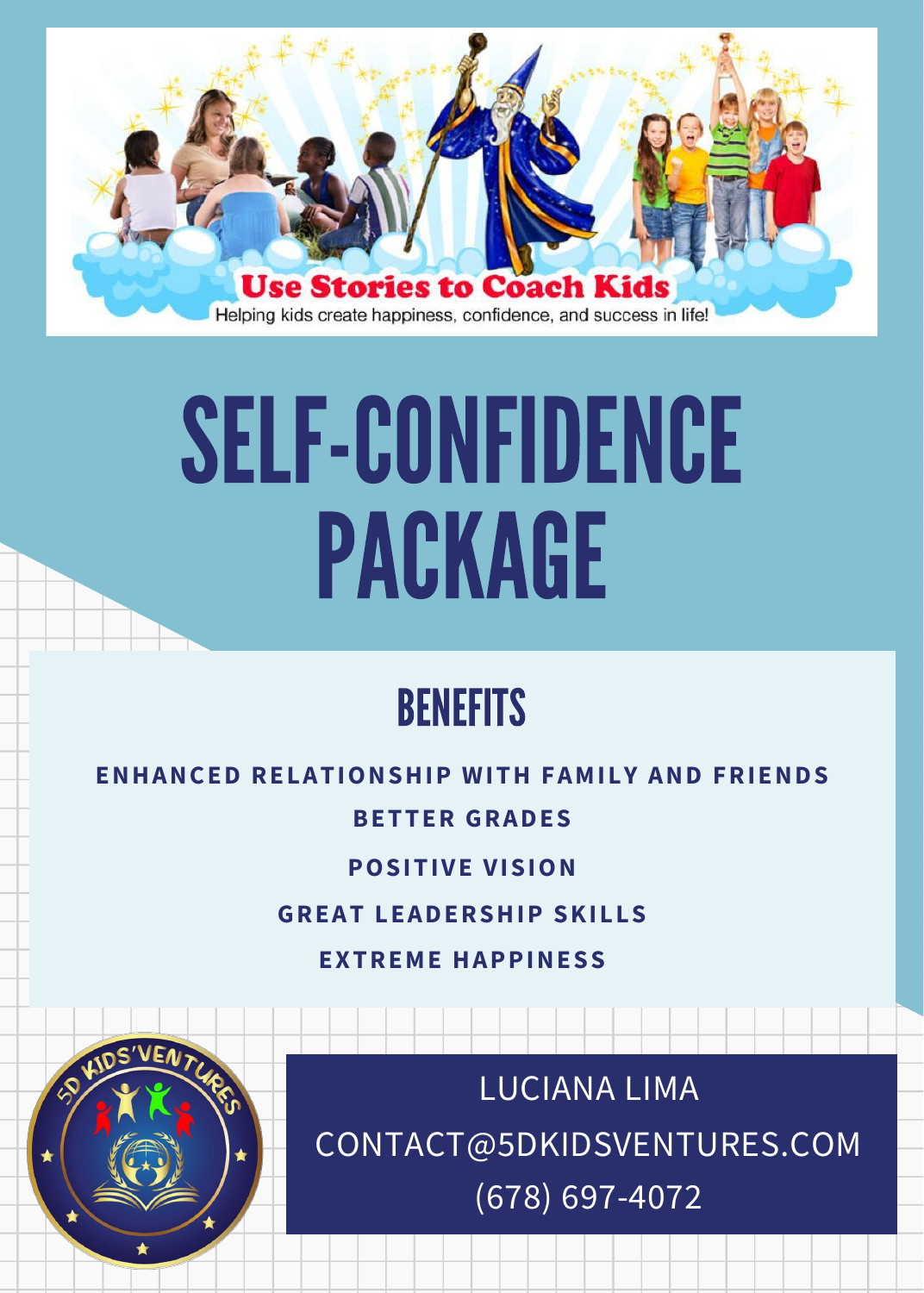5D Kids'Ventures is based on a proven program called Adventures in Wisdom Curriculum. It's also our inspiration to have broad insights to give full effective experience.

We mapped out a 7-session package that will help Amy develop powerful self-confidence.

# **What Amy will learn in every session:**

# **Lesson 1 – What is Self-Confidence (Skill Book 14)**

• Self-Confidence is a skill that can be developed. I will read the story Canville and Can'tville a Tale of Two Towns! It will help Amy understand the power and the impact of an "I can" belief system.

• **Assignment:** "Let's Talk Activity" and Discussion about you.

# **Lesson 2 – How Your Mind Shapes Your World (Skill Book 1)**

• Review key lessons from Lesson 1.

• What kids accomplish in life is shaped by what kids believe about themselves - both on the conscious level and on the subconscious level. When kids learn how to uncover negative beliefs and then shift them to supportive beliefs they become empowered to handle disappointments without giving up on themselves. I will read the story Who's Flying Your Plane and help Amy understand how her mind shapes her world and what she can do to shape her mind.

• **Assignment:** "Let's Talk Activity" and Discussion about you.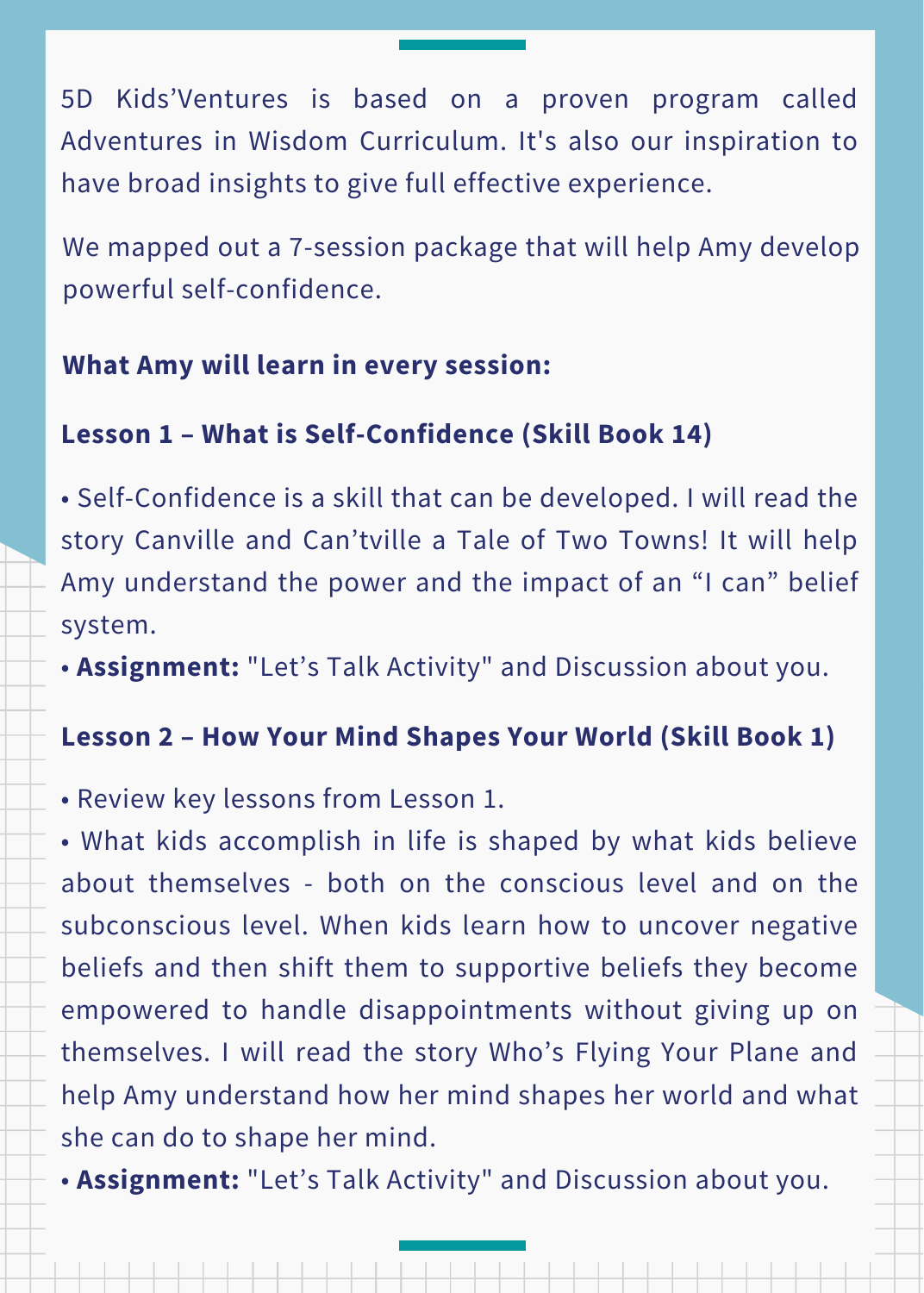# **Lesson 3 – Power of Possibility (Skill Book 2)**

• Review key lessons from Lesson 2.

• Belief systems shape what kids see as possible for their lives. Kids who don't believe in themselves or who don't think their dreams are possible will live in excuses and develop an "I can't attitude". Learning how to develop a belief system based on possibilities will help kids bust outside of their comfort zone, create courage, and go for it in life - even when there is no evidence that they will be successful. I will share the story "Power of Possibility" and help Amy learn that she can achieve what she believes!

• **Assignment:** "Let's Talk Activity" and Discussion about you.

# **Lesson 4 – Neural Pathways (Skill book 3) and Managing Fear (Skill Book 24)**

• Review key lessons from Lesson 3.

• Learning how to move through anxiety and fear helps kids learn how to believe in themselves when facing something new. First I will read the story, Pathway to Success to help Amy understand that anxiety is a natural response to doing something new because her brain hasn't developed neural pathways about the new experience. Second, I will read the story Slaying Dragons to help Amy learn three common thought patterns that create fear and a five-step process for moving through that fear and creating courage.

• **Assignment:** "Let's Talk Activity" and Discussion about you.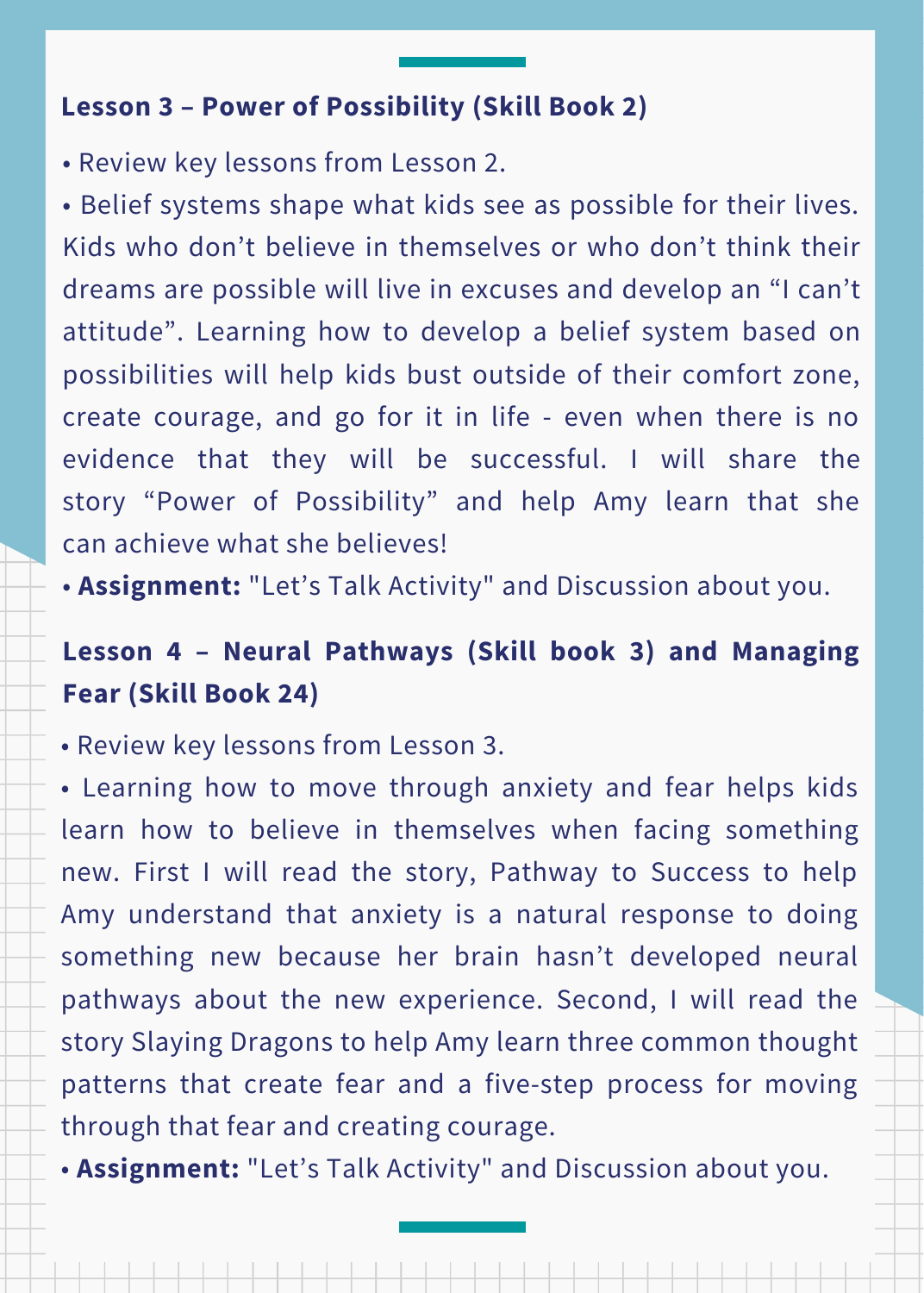# **Lesson 5 – Conditional Thinking (Skill Book 15)**

• Review key lessons from Lesson 4.

• I will read the Story If Then Ben (Part 1) and help Amy learn how conditional thinking can kill her confidence. Then I will talk with her about what she learned in Power of Possibility to turn conditional thinking into "How can I?"

•**Assignment:** "Let's Talk Activity" and Discussion about you.

### **Lesson 6 – Self-Talk (Skill Book 15)**

• Review key lessons from Lesson 5.

• Children's thoughts about themselves create the way they experience themselves and their world. Every time they think about themselves – either in the positive or in the negative – neural pathways are created which establish their beliefs about themselves. Help kids understand that what they say to themselves is more important than what anyone else says to them. They can use the power of positive self-talk to create positive beliefs about themselves and to create strong selfconfidence.I will read the story Choosing Your BFF (Best Friend Forever) to help Amy understand about the power of positive self-talk and how it will shapes her life.

• **Assignment:** "Let's Talk Activity" and Discussion about you.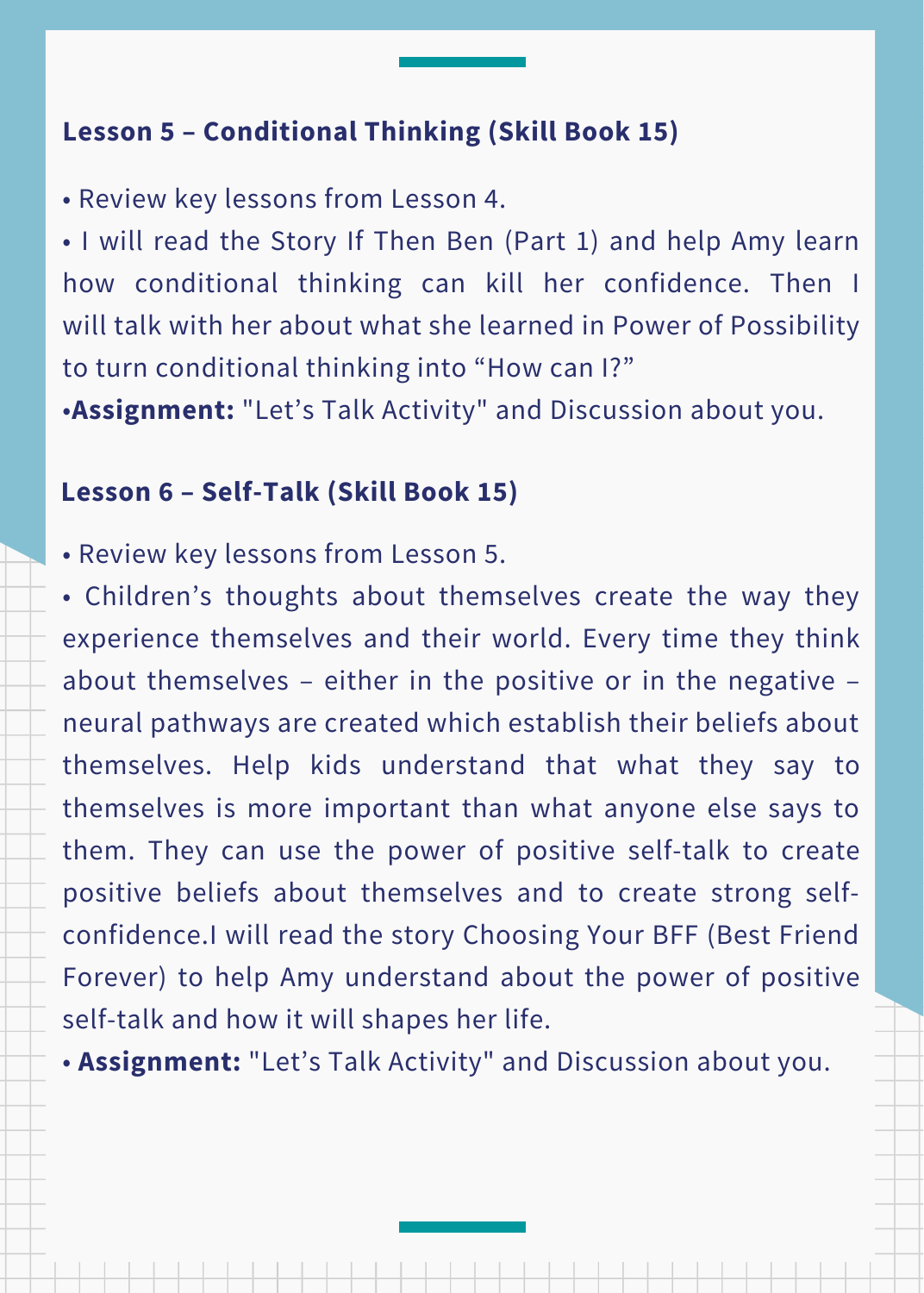# **Lesson 7 – Power Shifting (Skill Book 5)**

• Review key lessons from Lesson 6.

• When things don't go their way, kids often get down on themselves which devastates self-confidence. A powerful skill for kids to learn is how to separate their results from "who they are". We call this power shifting (often referred to as reframing). I will read the story Power Goggles and help Amy understand how to handle the ups and downs of growing up without getting down on themselves.

• **Assignment**: "Let's Talk Activity" and Discussion about you.

It will be my pleasure to be able to help Amy taking off in life and be the leader of her happiness! Wishing her the best of luck in painting her life with harmony.

In a package, there are 5-7 sessions. There are 60 minutes in every session. It is designed with a process of 50 minutes with one-on-one time with Amy and during our alone time, we are going to work on a specific skill by exploring stories, exchanging ideas, and experiences to analyze the problems to resolve it and apply the solution and advises in his everyday life. We want him to feel heard and supported in his development. Letting them voice out their feelings helps them build confidence within them.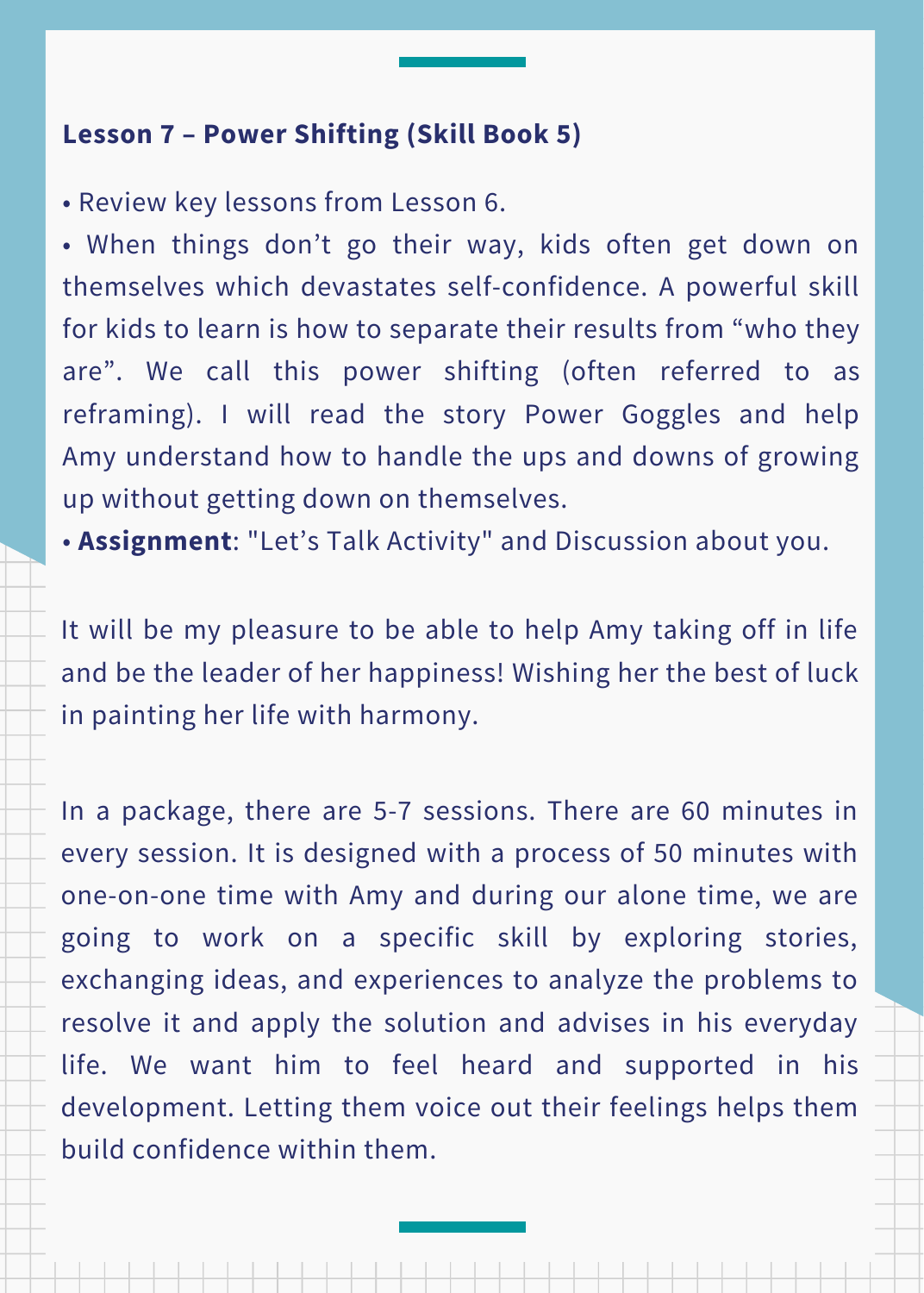She will have a workbook she can use to record her keys learning and her Aha moments. Also, for most sessions, I like to organize a fun art project activity that helps her experience what she is learning and during the last 10 minutes, we'll bring you in and she can explain and illustrate what she is learning to you.

If we have an art project, she will share that with you as well. This is a very important connection time with you for her to showcase the skills you are not aware of. She has an opportunity to show what she is learning which reinforces the lesson. It also helps you understand what she learned and how she will apply it to her life.

And then, we'll give you a take-home sheet for you to engage with her. It's a one-page overview that's designed to support and continue the conversation at home. It will start developing a common language in your family to empower each other and to build a stronger bond with them.

Then, at the start of the next session, we will do an activity called Wise in "5" and this is just a 5-minute review designed to reinforce the preview session. After all, we want her to learn the skills and tools she can use for the rest of his life.